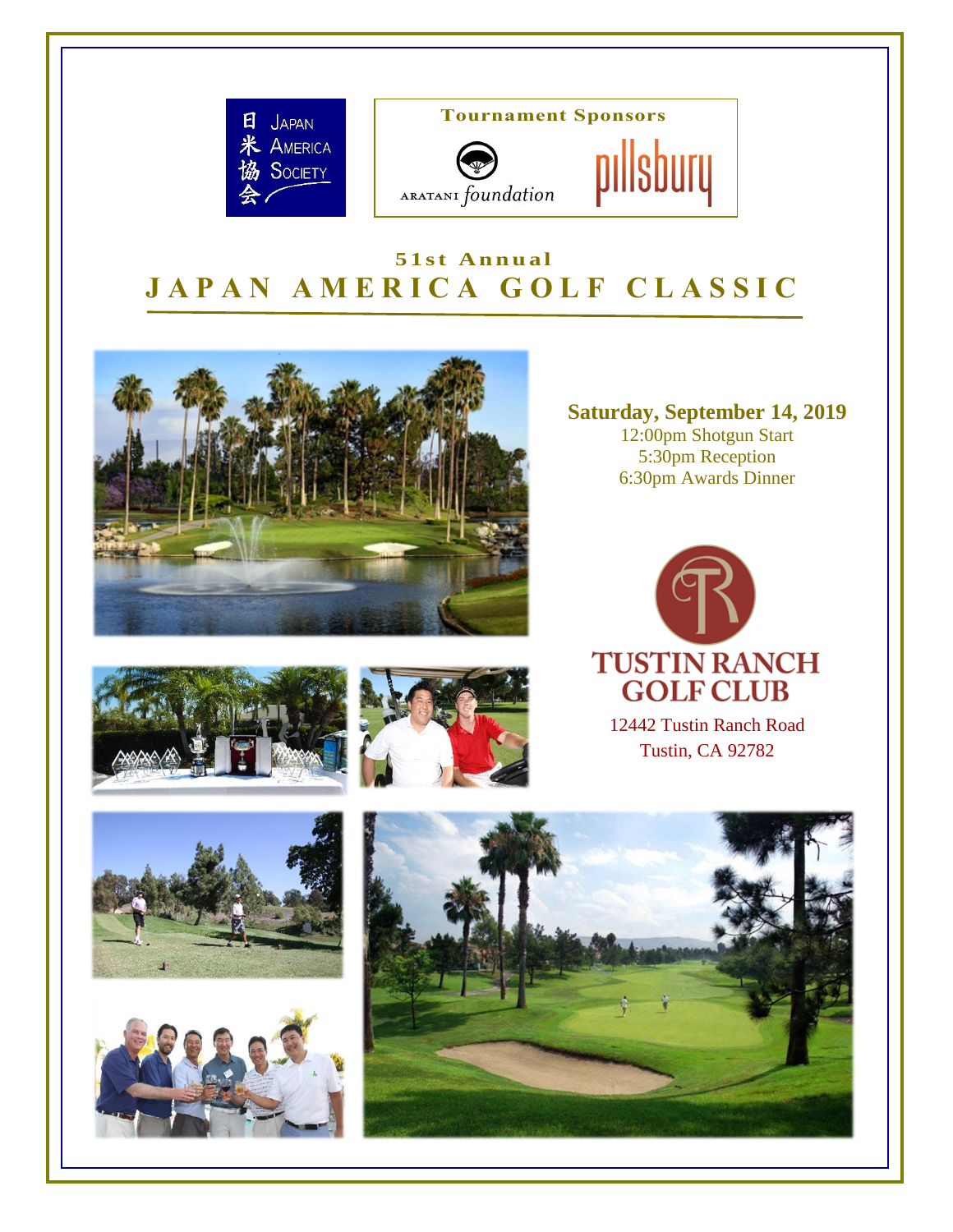*TOURNAMENT INFORMATION*

**JAPAN AMERICA G O L F C L A S S I C TUSTIN RANCH GOLF CLUB** Tustin, California *Saturday, September 14, 2019*

毎年恒例となっている日米協会のゴルフトーナメント「第51回日米ゴルフクラシック」が、今年は9月14日(土)にタスティンラン チカントリークラブで開催されることとなりました。正午にショットガン・スタート。 プレーはシャンブルです。1968年に始まった このトーナメントは、毎年完売となるほどの人気で、100社以上が参加し、日米のゴルファーが集結します。

外務大臣杯 **—** 1968年三木武夫外務大臣から日米協会へ純銀製のトロフィーが贈られました。この「外務大臣杯」 はトーナメントの表彰式にてスコアが最も低かったチームに贈られます。外務大臣杯のほかにも様々な賞や\$20,000 を超えるのオークション景品やラッフルプライズをご用意しております。皆様のご参加をお待ちしております。

ジャパンアメリカカップ **—** 日米ゴルフクラシックでは過去20年間、参加企業・個人の中で、スポーツマンシップや誠実さ、高潔さ を持ってカリフォルニアにおける日米関係の促進に長年貢献した企業・個人を称え、その功績に対し「ジャパンアメリカカップ」を 授与してきました。ジャパンアメリカカップの授与式は、表彰デイナーの際に行われます。

南カリフォルニア日米協会は日本と米国間の交流を目的に会員制の非営利団体として1909年に創立されました。 アメリカ西海岸では最大、そして最古の日米間友好親善団体です。年間約40の社会、ビジネス、政治、学術、芸術 や文化など各界のリーダーを招いて、ビジネスプログラムやセミナーを企画しており、これらの重要なプログラム は、ゴルフトーナメントの収益金と皆様のご支援によって開催されています。日米協会は、IRS Section 501(c)(3) に基づく非営利教育団体であり、 協会への寄付は大部分が税金控除の対象となります。今回のトーナメントにご寄付 頂いた企業と個人のお名前は、トーナメントのプログラムに記載され、アワードディナーで紹介されるほか、日米協 会のウェブサイトにも掲載させて頂きます。

> ご質問、お問い合わせは南カリフォルニア日米協会 ジョアンナ・目時 まで。 <sup>t</sup>*el* **(310) 965-9050, extension 104, or by email at – [metoki@jas-socal.org](mailto:metoki@jas-socal.org)**

The 51st Annual Japan America Golf Classic will take place at Tustin Ranch Golf Club on Saturday, September 14, 2019, with a 12:00pm "shotgun" start. The format of play is Shamble. Since 1968, the Japan America Golf Classic has been a sold-out event, drawing more than 100 companies and a full tournament of Japanese and American business people.

**FOREIGN MINISTER'S CUP —** In 1968, Foreign Minister Takeo Miki donated a solid sterling silver golf trophy to the Japan America Society. This trophy will be awarded to the foursome team with the lowest overall score. In addition to the Foreign Minister's Cup, other handsome awards will be distributed at the Awards Dinner, as well as over **\$20,000 worth of raffle and auction prizes!** 

**JAPAN AMERICA CUP** — The JAPAN AMERICA CUP has been awarded to recognize and honor longstanding Japan America Golf Classic participants and supporters who have demonstrated Sportsmanship, Corporate Integrity and California-based Contributions to the US-Japan relationship.

**Japan America Society of Southern California** was established in 1909 as a membership organization to build meaningful relationships between the people of Japan and America. The Society presents up to 40 business, public affairs and youth educational programs every year. These programs feature leaders in the fields of business, politics, academics and arts and culture. Proceeds from our tournament enable us to continue this important work. We are a non-profit  $501(c)(3)$  educational and charitable organization and your donation should be tax deductible. All contributions will be recognized in the Tournament Program, at the Awards Dinner and on Japan America Society's website*.* 

**For more information, please contact – Joanna Metoki, Programs Manager, at (310) 965-9050, ext. 104 or [metoki@jas-socal.org](mailto:metoki@jas-socal.org)**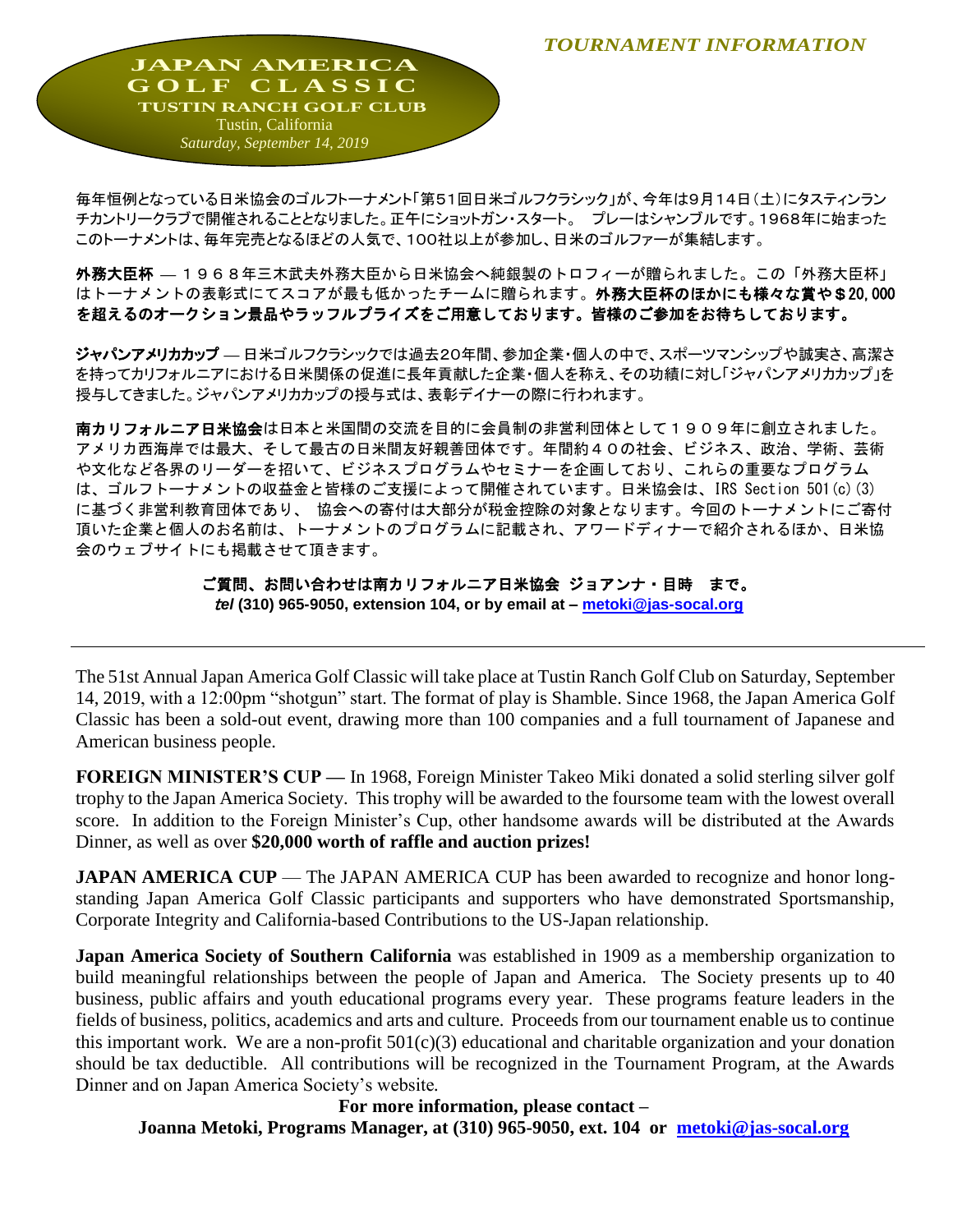**JAPAN AMERICA G O L F C L A S S I C TUSTIN RANCH GOLF CLUB** Tustin, California *Saturday, September 14, 2019*

*All Sponsors will be recognized: Name listed at corresponding sponsorship level in all print/electronic media, where possible + At the Awards Dinner + In the Tournament Program + On the Japan America Society website.*

*Please mail, scan and email or fax the Sponsorship and Player Registration Forms, by Friday, August 23, 2019*

- o **TOURNAMENT SPONSOR [\$15,000]** Priority entry for Four (4) foursomes + Two Banners and Signage on course and at the Awards Dinner + Preferred seating at Awards Dinner + Provide product in Goodie Bags
- o **AWARDS DINNER SPONSOR [\$8,000]** Priority entry for Three (3) foursomes + Banner and Signage on course and at the Awards Dinner + Preferred seating at Awards Dinner + Provide product in Goodie Bags
- o **GOLF CART SPONSOR [\$6,000]** Priority entry for Two (2) foursomes + Signage on all tournament golf carts + Preferred seating at Awards Dinner + Provide product in Goodie Bags
- o **PHOTO SPONSOR [\$4,000]** Priority entry for Two (2) foursomes + Company Logo on all foursome group photos + Signage on course + Preferred seating at Awards Dinner + Provide product in Goodie Bags
- o **BARBECUE LUNCH SPONSOR [\$3,000]** Priority entry for Two (2) foursomes + Banner and Signage at BBQ Lunch area + Preferred seating at Awards Dinner + Provide product in Goodie Bags
- o **RECEPTION SPONSOR [\$2,500]** Priority entry for One (1) foursome + Banner and Signage at beverage stations on the course + Preferred seating at Awards Dinner + Provide product in Goodie Bags
- o **BEVERAGE SPONSOR [\$2,500]** Priority entry for One (1) foursome + Banner and Signage at beverage stations on the course + Preferred seating at Awards Dinner + Provide product in Goodie Bags
- $\circ$  **HOLE SPONSOR [\$2,000]** Priority entry for One (1) foursome + Sign recognition at the Tee box and the Green + Provide product in Goodie Bags
- o **TEE SPONSOR [\$1,500]** Priority entry for Two (2) golf players + Sign recognition at Tee box + Provide product in Goodie Bags
- o **MEGA PUTT SPONSOR [\$1,500]** Priority entry for Two (2) golf players + Sign recognition at Putting Green + Opportunity to provide logoed balls for each participant + Provide product in Goodie Bags
- o **BEVERAGE / PRODUCT SAMPLING [\$350]** (Limited to 3 vendors) 6ft Table on course to promote product(s) + Admission for Two (2) to the Awards Dinner
- o **BANNER SPONSOR [\$250]** Display company banner (up to 3ft x 6ft) during the tournament
- o **INDIVIDUAL PARTICIPANT [\$300]** *Please note – Pairing requests guaranteed for sponsor participants only*
- o **JAS PACKAGE [\$50]** JAS Packages will contain 2 Mulligans; 1 Rescue Card; 2 Raffle Tickets; plus Opportunities to participate in four contests: Mega Putt (Win \$100), Target Golf (Win \$50), Straightest Drive, and Longest Drive *All pre-purchased JAS Package(s) will be ready for you at registration on the day of the tournament.*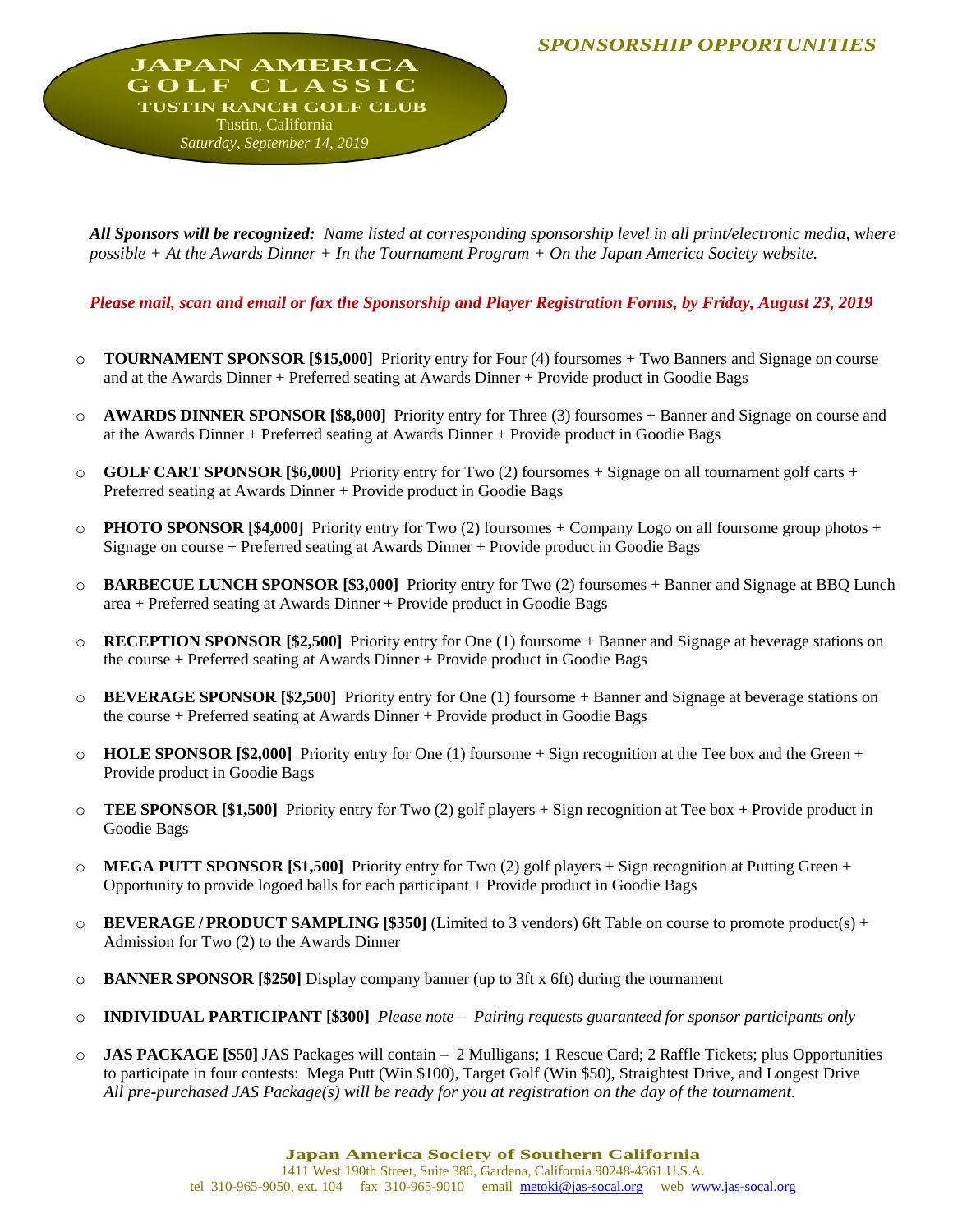# *REGISTRATION FORM*

**JAPAN AMERICA G O L F C L A S S I C TUSTIN RANCH GOLF CLUB** Tustin, California *Saturday, September 14, 2019*

# *SPONSORSHIP OPPORTUNITIES*

| $\circ$ | <b>Tournament Sponsor  \$15,000</b>                                                                                                                                                                                            | $\Omega$ | Awards Dinner Sponsor  \$8,000   |  |
|---------|--------------------------------------------------------------------------------------------------------------------------------------------------------------------------------------------------------------------------------|----------|----------------------------------|--|
| $\circ$ |                                                                                                                                                                                                                                | $\circ$  |                                  |  |
| $\circ$ | <b>BBQ Lunch Sponsor \$3,000</b>                                                                                                                                                                                               | $\circ$  |                                  |  |
| $\circ$ | Beverage Sponsor  \$2,500                                                                                                                                                                                                      | $\circ$  |                                  |  |
| $\circ$ | Hole Sponsor  \$2,000                                                                                                                                                                                                          | $\circ$  | Beverage/Product Sampling  \$350 |  |
| $\circ$ | <b>Mega Putt Sponsor  \$1,500</b>                                                                                                                                                                                              |          |                                  |  |
| $\circ$ | <b>Banner Sponsor  \$250</b>                                                                                                                                                                                                   |          |                                  |  |
| $\circ$ |                                                                                                                                                                                                                                |          |                                  |  |
| $\circ$ |                                                                                                                                                                                                                                |          |                                  |  |
|         |                                                                                                                                                                                                                                |          |                                  |  |
|         | <b>DONATION</b>                                                                                                                                                                                                                |          |                                  |  |
|         | O I/We will not be able to attend, but wish to contribute \$                                                                                                                                                                   |          |                                  |  |
|         |                                                                                                                                                                                                                                |          |                                  |  |
|         | <b>CONTACT INFORMATION</b>                                                                                                                                                                                                     |          |                                  |  |
|         |                                                                                                                                                                                                                                |          |                                  |  |
|         |                                                                                                                                                                                                                                |          |                                  |  |
|         | Address experiences and the contract of the contract of the contract of the contract of the contract of the contract of the contract of the contract of the contract of the contract of the contract of the contract of the co |          |                                  |  |
|         |                                                                                                                                                                                                                                |          |                                  |  |
|         | Phone $\#$ Email Email Email Email Email Email Email Email Email Email Email Email Email Email Email Email Email Email Email Email Email Email Email Email Email Email Email Email Email Email Email Email Email Email Email   |          |                                  |  |
|         |                                                                                                                                                                                                                                |          |                                  |  |
|         | <b>PAYMENT</b>                                                                                                                                                                                                                 |          |                                  |  |
| $\circ$ | Total Amount Due                                                                                                                                                                                                               |          |                                  |  |
| $\circ$ | Credit Card ___VISA ___MC ___AMEX ___DISC Exp_________ CVV ______________________                                                                                                                                              |          |                                  |  |
|         |                                                                                                                                                                                                                                |          |                                  |  |
|         |                                                                                                                                                                                                                                |          |                                  |  |
| $\circ$ |                                                                                                                                                                                                                                |          |                                  |  |
| $\circ$ | Please send an invoice to the address listed above.                                                                                                                                                                            |          |                                  |  |
|         |                                                                                                                                                                                                                                |          |                                  |  |

*Please send your reply and payment to –*

# **Japan America Society of Southern California**

1411 W. 190th Street, Suite 380, Gardena, CA 90248-4361 U.S.A. tel  $(310)$  965-9050, ext. 104 email [metoki@jas-socal.org](mailto:metoki@jas-socal.org)

*Register Online –* [www.jas-socal.org](http://www.jas-socal.org/)

*Japan America Society is a non-profit organization under IRS Section 501(c)(3) – Tax I.D.# 95-2021853*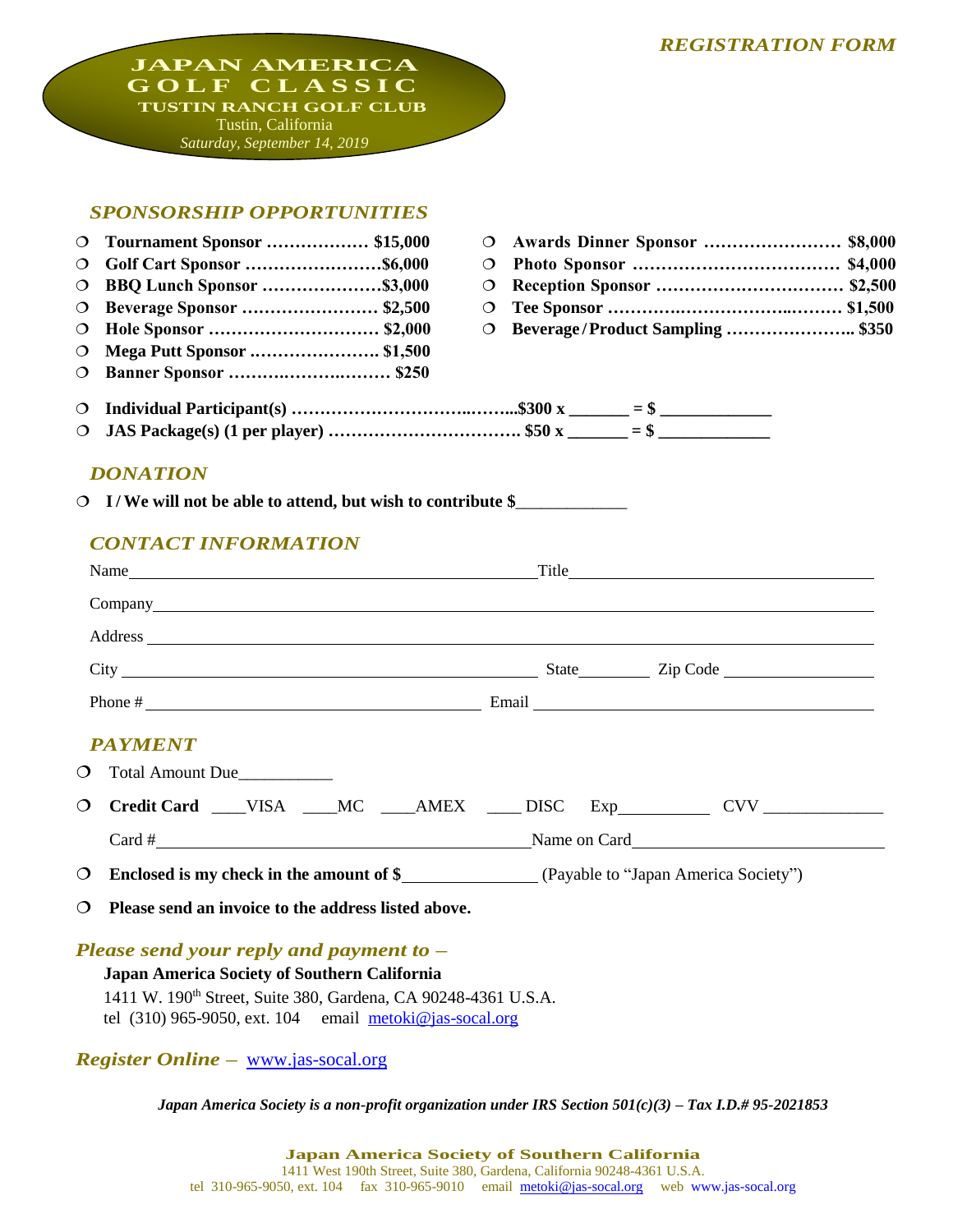#### *PLAYER REGISTRATION FORM*

**JAPAN AMERICA G O L F C L A S S I C TUSTIN RANCH GOLF CLUB** Tustin, California *Saturday, September 14, 2019*

# *PLEASE NOTE:*

- **Space in the tournament is limited to the first 144 prepaid reservations.**
- **Format of Play – Shamble Format. Callaway scoring system will be used.**
- **Please return sponsorship registration form and player registration form to Japan America Society by Friday, August 23, 2019 t[o metoki@jas-socal.org](mailto:metoki@jas-socal.org) or fax at 310-965-9010.**

| 1) | $\blacksquare$ Title $\blacksquare$ and $\blacksquare$ and $\blacksquare$ and $\blacksquare$ and $\blacksquare$ and $\blacksquare$ and $\blacksquare$ and $\blacksquare$ and $\blacksquare$ and $\blacksquare$ and $\blacksquare$ and $\blacksquare$ and $\blacksquare$ and $\blacksquare$ and $\blacksquare$ and $\blacksquare$ and $\blacksquare$ and $\blacksquare$ and $\blacksquare$ and<br><b>NAME</b> |  |  |
|----|--------------------------------------------------------------------------------------------------------------------------------------------------------------------------------------------------------------------------------------------------------------------------------------------------------------------------------------------------------------------------------------------------------------|--|--|
|    |                                                                                                                                                                                                                                                                                                                                                                                                              |  |  |
|    |                                                                                                                                                                                                                                                                                                                                                                                                              |  |  |
|    |                                                                                                                                                                                                                                                                                                                                                                                                              |  |  |
|    | Handicap / Index ___________ (For pairing only)                                                                                                                                                                                                                                                                                                                                                              |  |  |
| 2) |                                                                                                                                                                                                                                                                                                                                                                                                              |  |  |
|    |                                                                                                                                                                                                                                                                                                                                                                                                              |  |  |
|    |                                                                                                                                                                                                                                                                                                                                                                                                              |  |  |
|    |                                                                                                                                                                                                                                                                                                                                                                                                              |  |  |
|    | Handicap / Index ___________ (For pairing only)                                                                                                                                                                                                                                                                                                                                                              |  |  |
| 3) |                                                                                                                                                                                                                                                                                                                                                                                                              |  |  |
|    |                                                                                                                                                                                                                                                                                                                                                                                                              |  |  |
|    |                                                                                                                                                                                                                                                                                                                                                                                                              |  |  |
|    |                                                                                                                                                                                                                                                                                                                                                                                                              |  |  |
|    |                                                                                                                                                                                                                                                                                                                                                                                                              |  |  |
|    | Handicap / Index __________ (For pairing only)                                                                                                                                                                                                                                                                                                                                                               |  |  |
| 4) |                                                                                                                                                                                                                                                                                                                                                                                                              |  |  |
|    |                                                                                                                                                                                                                                                                                                                                                                                                              |  |  |
|    |                                                                                                                                                                                                                                                                                                                                                                                                              |  |  |
|    |                                                                                                                                                                                                                                                                                                                                                                                                              |  |  |